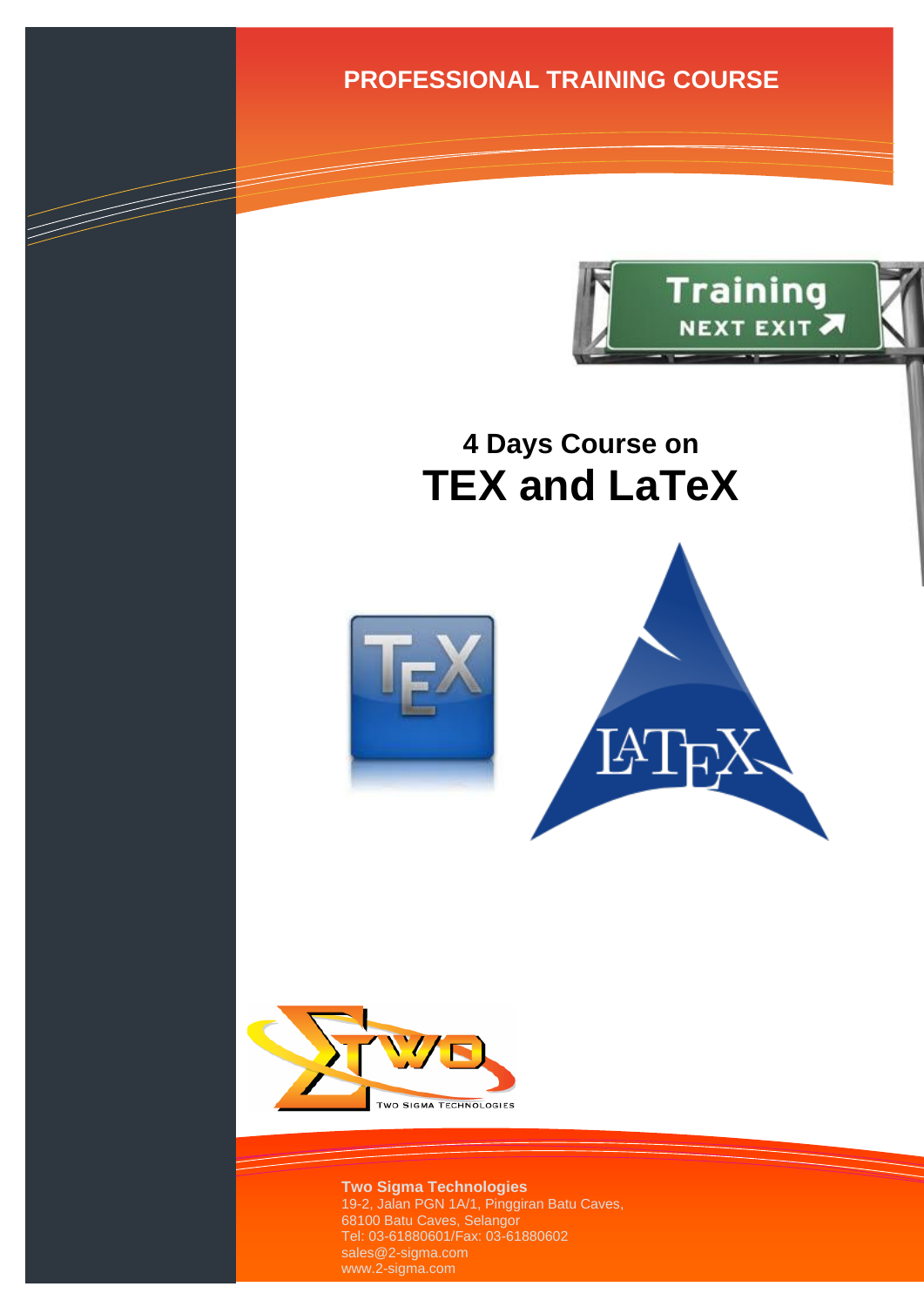## **About the Course**

This 4-day training course aims at enabling participants to effectively learn how to use TEX and LaTeX typesetting systems to prepare complex scholarly manuscript with minimum effort. Hence, the content is hardly dividable to multiple proficiency levels and participants are required to take the whole course for effective comprehension of the concept. To achieve the goal, we will deliver the content as a tutorial and workshop sessions in which participants actively involved in learning via several hands-on practices, one-to-one interactions, and individual troubleshooting.

#### **Course Settings**

| Venue/Date        | <b>Refer to Training Calendar</b> |
|-------------------|-----------------------------------|
| <b>Timings</b>    | 0900-1700                         |
| <b>Inclusive</b>  | Certificates and notes            |
| <b>Course Fee</b> | Contact Us at sales@2-sigma.com   |

### **TEX and LaTeX – Schedule**

| Day 1                 |                                                                   |  |  |
|-----------------------|-------------------------------------------------------------------|--|--|
| $9.00am - 10.00am$    | Introduction to TeX and LaTeX typesetting systems.<br>$\bullet$   |  |  |
|                       | Installing the complete product package<br>$\bullet$              |  |  |
| $10.00am - 10.30am$   | <b>Breakfast</b>                                                  |  |  |
| $10.30am - 1.00pm$    | Interactive Development Environments (IDE) for LaTeX<br>$\bullet$ |  |  |
|                       | Title commands for a scholarly manuscript<br>$\bullet$            |  |  |
| $1.00$ pm $- 2.00$ pm | Lunch                                                             |  |  |
| $2.00pm - 5.00pm$     | <b>Compiling Tex file</b><br>$\bullet$                            |  |  |
|                       | Sectioning<br>$\bullet$                                           |  |  |
|                       | Hands-on practices and troubleshooting<br>$\bullet$               |  |  |
| Day 2                 |                                                                   |  |  |
| $9.00am - 10.00am$    | Q & A and revision<br>$\bullet$                                   |  |  |
|                       | <b>Justifying Environments</b><br>$\bullet$                       |  |  |
| $10.00am - 10.30am$   | <b>Breakfast</b>                                                  |  |  |
| $10.30am - 1.00pm$    | <b>List Environments</b><br>$\bullet$                             |  |  |
|                       | <b>Tabular Environment</b>                                        |  |  |
| $1.00$ pm $- 2.00$ pm | Lunch                                                             |  |  |
| $2.00pm - 5.00pm$     | <b>Graphics</b><br>$\bullet$                                      |  |  |
|                       | Hands-on practice<br>$\bullet$                                    |  |  |
| Day 3                 |                                                                   |  |  |
| $9.00am - 10.00am$    | Q & A and revision<br>$\bullet$                                   |  |  |
|                       | <b>Math and Equations</b>                                         |  |  |
| $10.00am - 10.30am$   | <b>Breakfast</b>                                                  |  |  |
| $10.30am - 1.00pm$    | <b>Cross-referencing</b><br>$\bullet$                             |  |  |
|                       | <b>Bibliography</b><br>$\bullet$                                  |  |  |
| $1.00$ pm $- 2.00$ pm | Lunch                                                             |  |  |
| $2.00pm - 5.00pm$     | <b>Mendeley Database Manager</b><br>$\bullet$                     |  |  |
|                       | <b>Authors Biography</b><br>$\bullet$                             |  |  |
|                       | Hands-on practice<br>$\bullet$                                    |  |  |
| Day 4                 |                                                                   |  |  |
| $9.00am - 10.00am$    | Q & A and revision<br>$\bullet$                                   |  |  |
|                       | Special characters and symbols                                    |  |  |
| $10.00am - 10.30am$   | <b>Breakfast</b>                                                  |  |  |